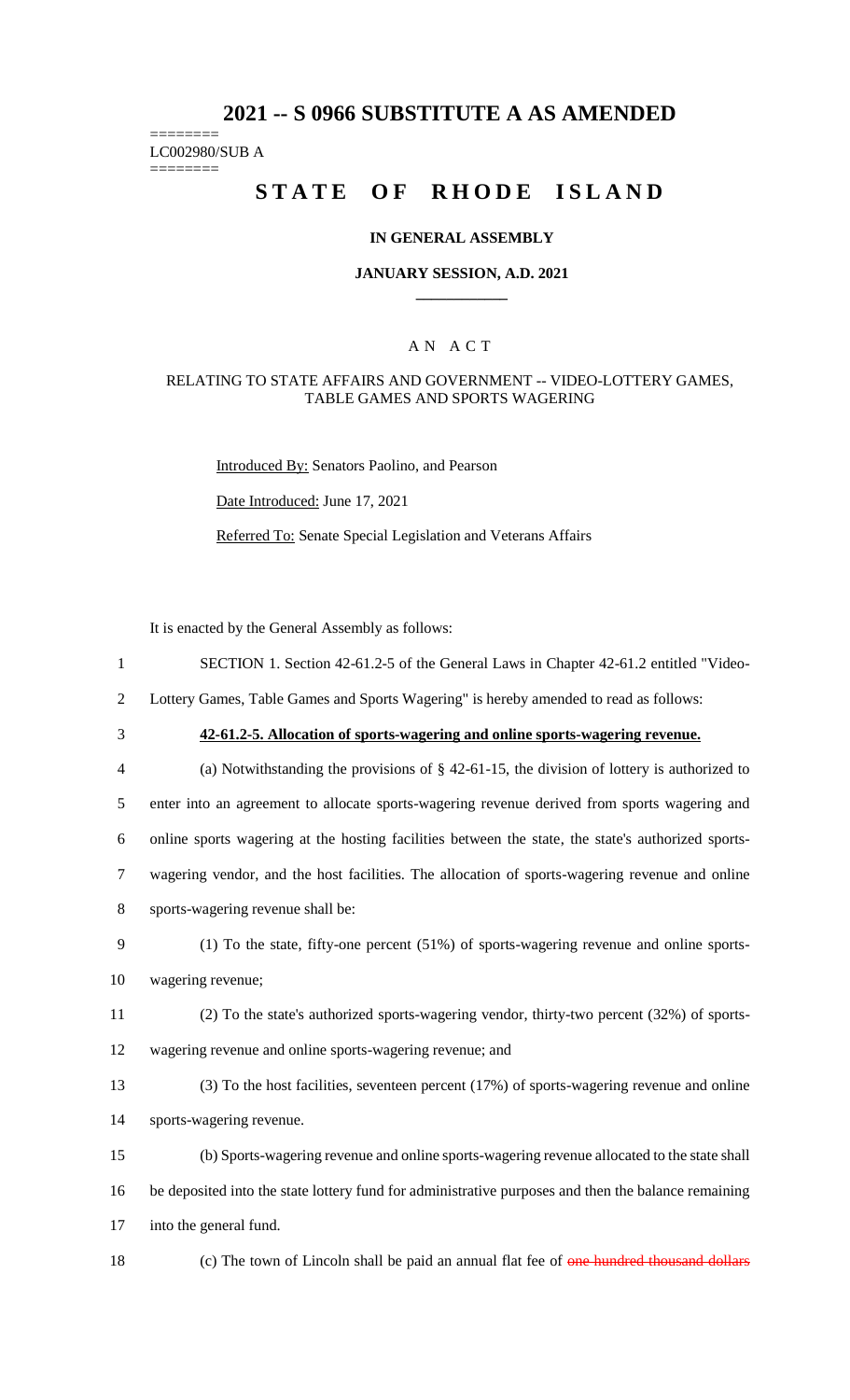- 1 (\$100,000) two hundred thousand dollars (\$200,000) and the town of Tiverton shall be paid an
- 2 annual flat fee of one hundred thousand dollars (\$100,000) two hundred thousand dollars
- 3 (\$200,000) in compensation for serving as the host communities for sports wagering.
- 4 SECTION 2. This act shall take effect on July 1, 2021.

======== LC002980/SUB A  $=$